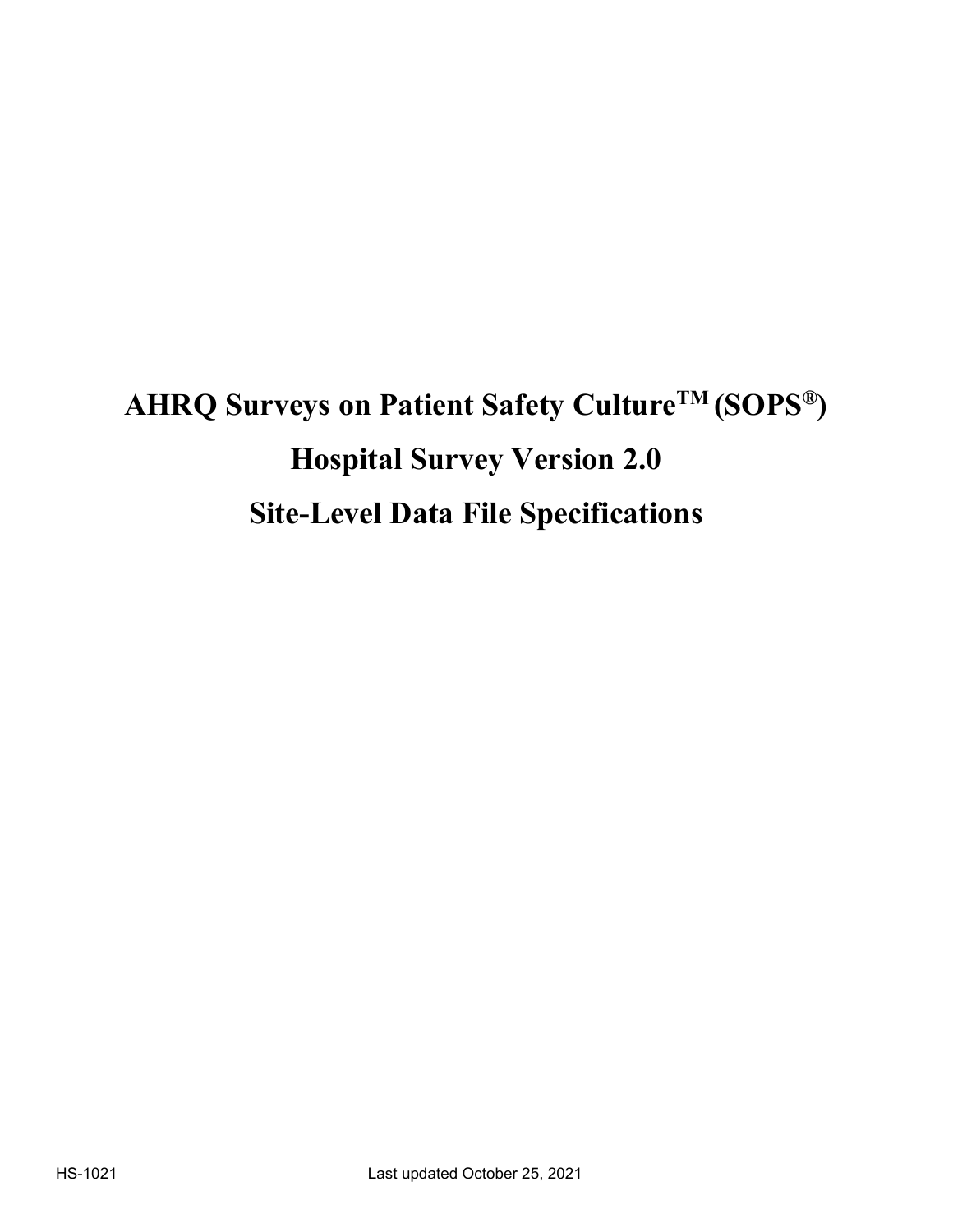# **Site-Level Data File Specifications**

**Use these instructions if you are submitting data from multiple hospitals all at the same time.**

# **INSTRUCTIONS:**

# **Step 1: Site-level data must be in Excel format (.xls, .xlsx).**

# **Step 2: Include a header row with the variable name for each column.**

Please include all variable names from the table below and ensure that each one is entered in the correct column. Failure to do so will result in delays in processing your data.

# **Step 3: Site ID(s) must match IDs in respondent-level data file.**

Please enter a unique Site ID for each hospital. Make sure that each hospital's Site ID matches its Site ID in your respondent-level data file. This step is crucial for linking site-level and respondent-level data.

#### **Step 4: File must contain one record for each hospital.**

Enter each hospital in a separate row, including all required variables from the table below.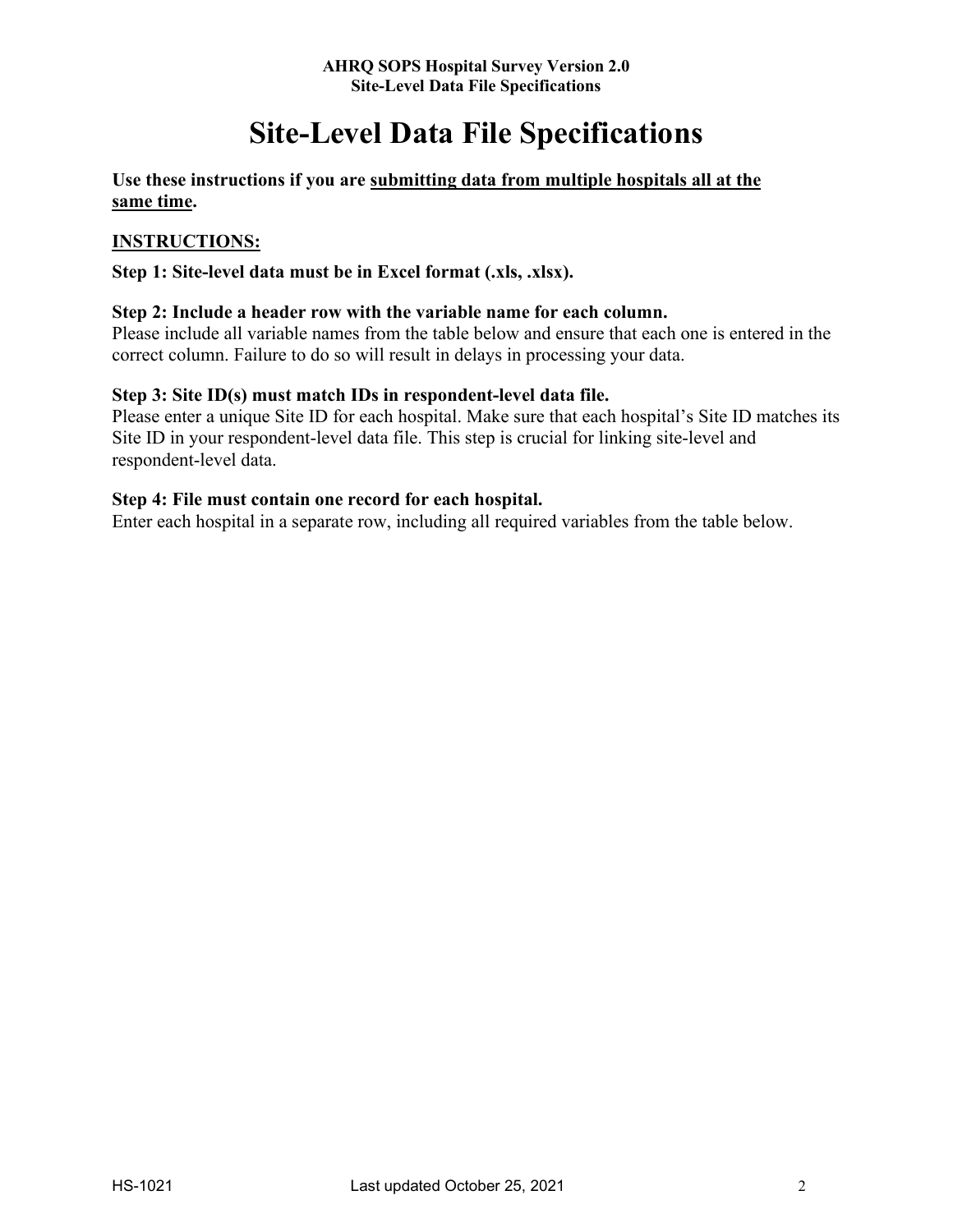| Column                                                                                                                                                                                                              | <b>Variable</b><br><b>Name</b> | <b>Variable Label</b>                      | <b>Type</b>        | <b>Details/Comments</b>                                                                                                                                                              |  |  |
|---------------------------------------------------------------------------------------------------------------------------------------------------------------------------------------------------------------------|--------------------------------|--------------------------------------------|--------------------|--------------------------------------------------------------------------------------------------------------------------------------------------------------------------------------|--|--|
| Column A*                                                                                                                                                                                                           | SiteID                         | Site ID                                    | Numeric            | Unique Site ID matching respondent-<br>level data file.                                                                                                                              |  |  |
| Column B*                                                                                                                                                                                                           | SiteName                       | Site Name                                  | Character          | Please use a unique name for each site.                                                                                                                                              |  |  |
| Column C*                                                                                                                                                                                                           | Address1                       | <b>Street Address 1</b>                    | Character          |                                                                                                                                                                                      |  |  |
| Column D                                                                                                                                                                                                            | Address2                       | <b>Street Address 2</b>                    | Character          |                                                                                                                                                                                      |  |  |
| Column E*                                                                                                                                                                                                           | City                           | City                                       | Character          |                                                                                                                                                                                      |  |  |
| Column F*                                                                                                                                                                                                           | <b>State</b>                   | <b>State</b>                               | Character          | 2-character State abbreviation                                                                                                                                                       |  |  |
| Column G*                                                                                                                                                                                                           | ZipCode                        | Zip Code                                   | Character          | 5-digit zip code (include leading<br>zeroes)                                                                                                                                         |  |  |
| Column H                                                                                                                                                                                                            | ZipPlusFour                    | $Zip Code +4$                              | Numeric            | 4-digit zip code extension                                                                                                                                                           |  |  |
| You must enter the name, phone number, and email of the contact person at each hospital. The contact<br>person entered can be the same for all hospitals if they will be distributing the results to all hospitals. |                                |                                            |                    |                                                                                                                                                                                      |  |  |
| Column I*                                                                                                                                                                                                           | Contact First                  | <b>Contact First Name</b>                  | Character          |                                                                                                                                                                                      |  |  |
| Column J*                                                                                                                                                                                                           | Contact Last                   | <b>Contact Last Name</b>                   | Character          |                                                                                                                                                                                      |  |  |
| Column K*                                                                                                                                                                                                           | Contact Phone                  | Contact Phone #                            | Numeric            | 10-digit phone number with no spaces<br>or special characters. Example:<br>3014442222                                                                                                |  |  |
| Column <sub>L</sub>                                                                                                                                                                                                 | Contact Ext                    | <b>Contact Extension</b>                   | Numeric            | Phone number extension                                                                                                                                                               |  |  |
| Column M*                                                                                                                                                                                                           | Contact Email                  | Contact Email<br>Address                   | Character          |                                                                                                                                                                                      |  |  |
|                                                                                                                                                                                                                     |                                |                                            |                    | If a site does not have a unique AHA ID, then Bed Size, Ownership, and Teaching Status are required.                                                                                 |  |  |
| Column N*                                                                                                                                                                                                           | MedProvID                      | Medicare Provider ID                       | Character          | 6-character Medicare Provider<br>ID (include leading zeroes)                                                                                                                         |  |  |
| Column "O" AHA ID is required for all AHA Registered Hospitals.                                                                                                                                                     |                                |                                            |                    |                                                                                                                                                                                      |  |  |
| Column O                                                                                                                                                                                                            | <b>AHAID</b>                   | American Hospital<br><b>Association ID</b> | Character          | 7-character AHA ID (include<br>leading zeroes)                                                                                                                                       |  |  |
| Column P* BedSize                                                                                                                                                                                                   |                                | <b>Bed Size</b>                            | Numeric<br>$(1-8)$ | Please identify the total number<br>of licensed beds in the hospital.<br>$1 = 6 - 24$ beds<br>$2 = 25-49$ beds<br>$3 = 50 - 99$ beds<br>$4 = 100 - 199$ beds<br>$5 = 200 - 299$ beds |  |  |
|                                                                                                                                                                                                                     |                                |                                            |                    | $6 = 300 - 399$ beds<br>$7 = 400 - 499$ beds                                                                                                                                         |  |  |
|                                                                                                                                                                                                                     |                                |                                            |                    | $8 = 500$ or more beds                                                                                                                                                               |  |  |

\* Indicates required information for each hospital.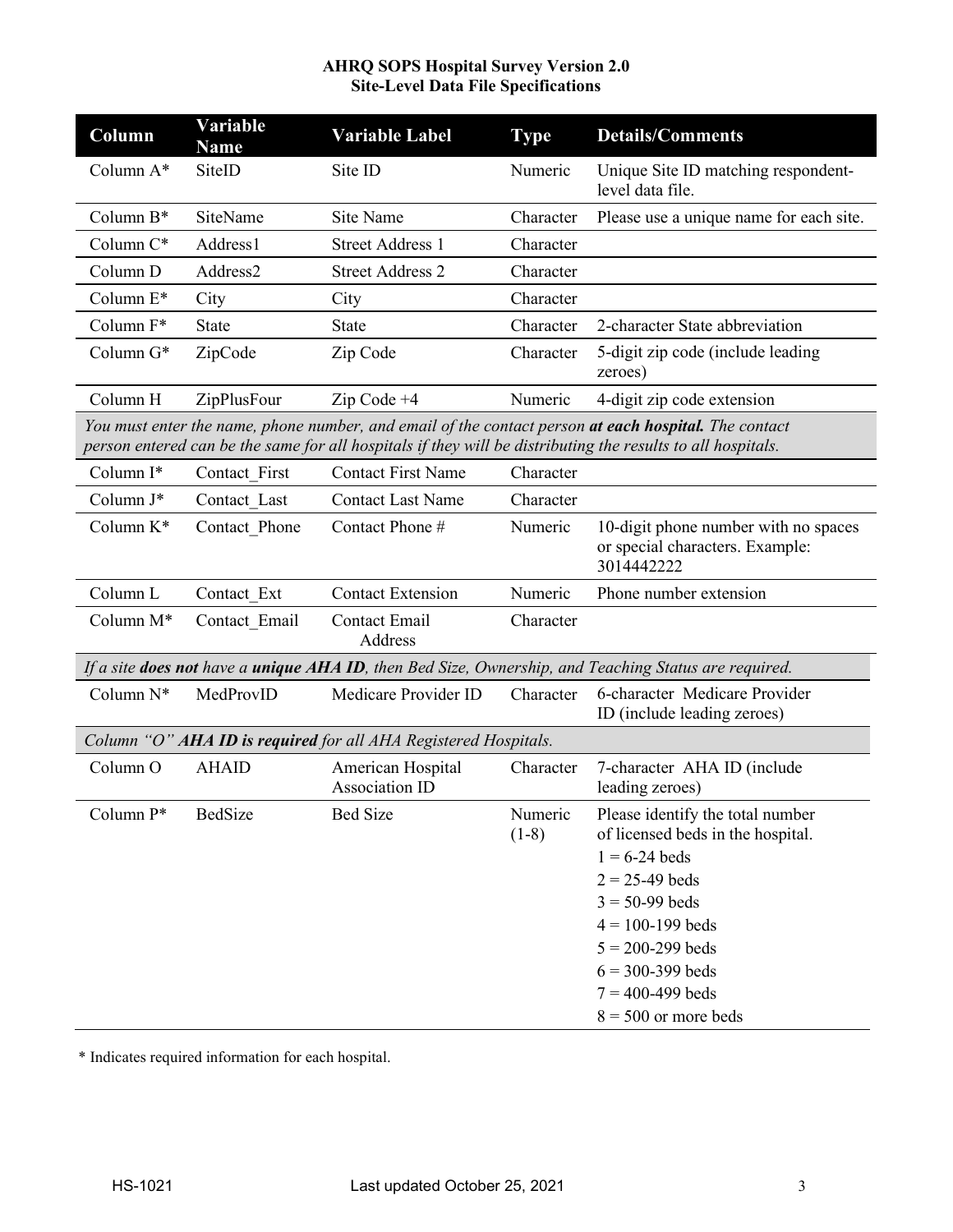| Column                         | Variable<br><b>Name</b> | <b>Variable Label</b>                                                                                                    | <b>Type</b>        | <b>Details/Comments</b>                                                                                                                                                                                                         |  |
|--------------------------------|-------------------------|--------------------------------------------------------------------------------------------------------------------------|--------------------|---------------------------------------------------------------------------------------------------------------------------------------------------------------------------------------------------------------------------------|--|
| Column $Q^*$                   | Ownership               | Ownership                                                                                                                | Numeric<br>$(1-4)$ | Please identify the type of<br>organization that controls and<br>operates the hospital.<br>$1 = Government$ non federal<br>$2 =$ Nongovernment not-for-profit<br>$3 =$ Investor-owned (for-profit)<br>$4 = Government, federal$ |  |
| Column R*                      | Teaching                | <b>Teaching Status</b>                                                                                                   | Numeric<br>$(1-2)$ | Please indicate whether your<br>hospital is teaching or non-<br>teaching.<br>$1 = Teaching$<br>$2 = \text{Non-teaching}$                                                                                                        |  |
| <b>SOPS Supplemental Items</b> |                         |                                                                                                                          |                    |                                                                                                                                                                                                                                 |  |
| Column S*                      | <b>HITSupps</b>         | Did you administer the<br><b>AHRQ</b> Health<br>Information<br>Technology (HIT)<br>Supplemental Items<br>with HSOPS 2.0? | Numeric<br>$(1-2)$ | $1 = Yes$<br>$2 = No$                                                                                                                                                                                                           |  |
| Column T*                      | WPSSupps                | Did you administer the<br><b>AHRQ Workplace</b><br>Safety Supplemental<br>Items with HSOPS<br>2.0?                       | Numeric<br>$(1-2)$ | $1 = Yes$<br>$2 = No$                                                                                                                                                                                                           |  |
| Column U*                      | <b>VESupps</b>          | Did you administer the<br>AHRQ Value and<br>Efficiency<br>Supplemental Items<br>with HSOPS 2.0?                          | Numeric<br>$(1-2)$ | $1 = Yes$<br>$2 = No$                                                                                                                                                                                                           |  |

\* Indicates required information for each hospital.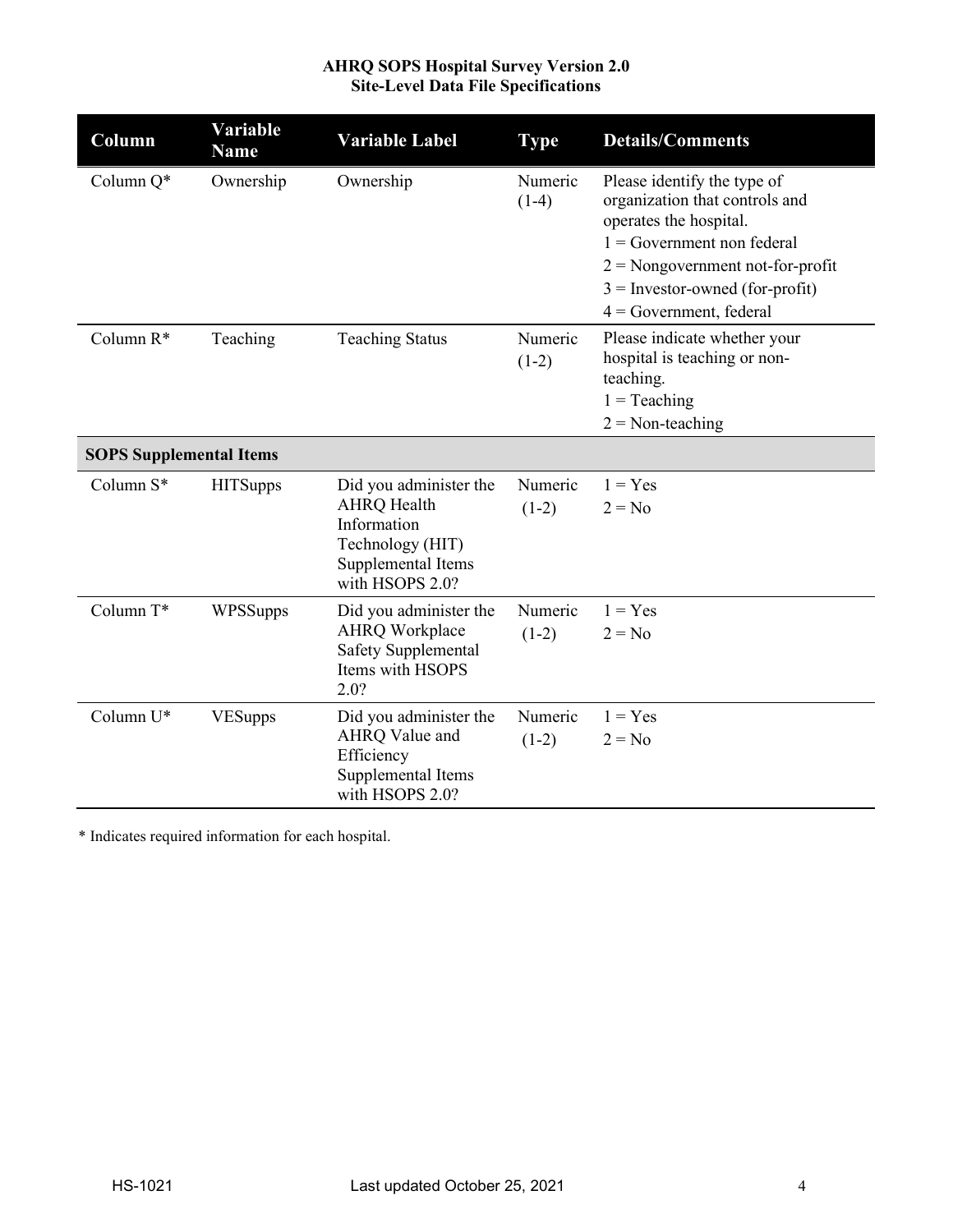| Column       | Variable<br><b>Name</b> | <b>Variable Label</b>                                                                                         | <b>Type</b>        | <b>Details/Comments</b>                                                                                                                                                                                                                                                                                        |
|--------------|-------------------------|---------------------------------------------------------------------------------------------------------------|--------------------|----------------------------------------------------------------------------------------------------------------------------------------------------------------------------------------------------------------------------------------------------------------------------------------------------------------|
| Column V*    | Denominator             | How many providers<br>and staff were asked to<br>complete the survey?<br>This is NOT the same<br>as number of | Numeric            | Must be 10 or more                                                                                                                                                                                                                                                                                             |
|              |                         | completed surveys.                                                                                            |                    |                                                                                                                                                                                                                                                                                                                |
| Column W*    | SurveyMode              | For HSOPS 2.0, what<br>was the mode used to<br>administer the survey?                                         | Numeric<br>$(1-3)$ | $1 = Paper$<br>$2 =$ Web<br>$3$ = Web and paper                                                                                                                                                                                                                                                                |
| Column $X^*$ | StaffSurveyed           | Staff Surveyed for<br>HSOPS <sub>2.0</sub>                                                                    | Numeric<br>$(1-4)$ | Please indicated who the survey<br>was administered to:<br>$1 = All staff/sample of all staff$<br>$2 =$ Selected departments/units<br>only (please specify)<br>$3$ = Selected staff positions only<br>(please specify)<br>$4 =$ Selected departments/units<br>and selected staff positions<br>(please specify) |

\* Indicates required information for each hospital.